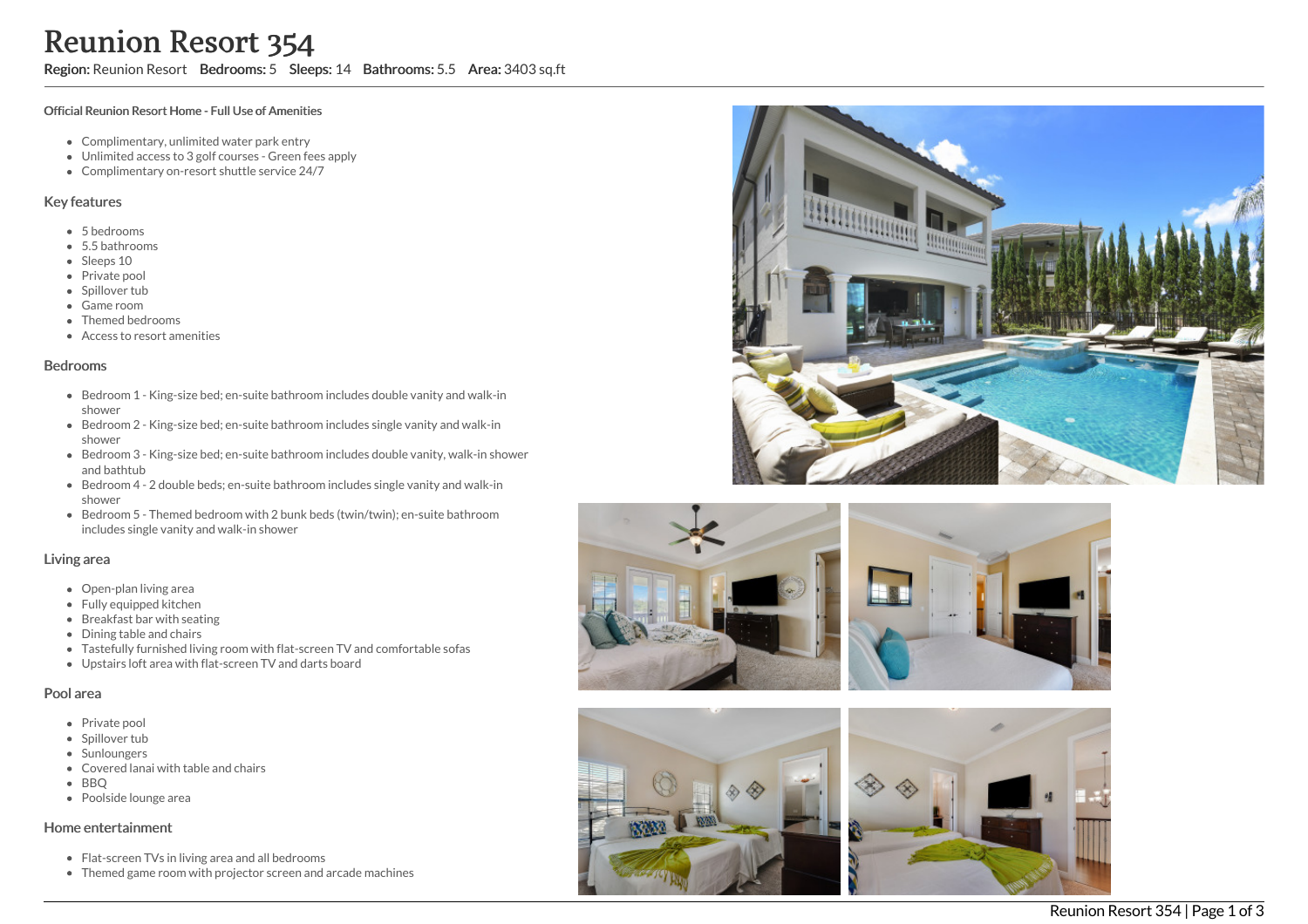## General

- Air conditioning throughout
- Complimentary wifi
- Bedding and towels included
- Private parking

# Laundry room

- Washer and dryer
- Iron and ironing board

# Children's equipment available for hire

- Crib
- Stroller
- $\bullet$  High chair
- $\bullet$  Pack and play

# Places of interest

- Golf course 1 mile
- Supermarket 1 mile
- Shopping mall 2 miles
- Disney World 6 miles
- $\bullet$  Seaworld 15 miles
- Universal Studios 21 miles
- Legoland 25 miles
- Airport 27 miles
- Beaches 75 miles